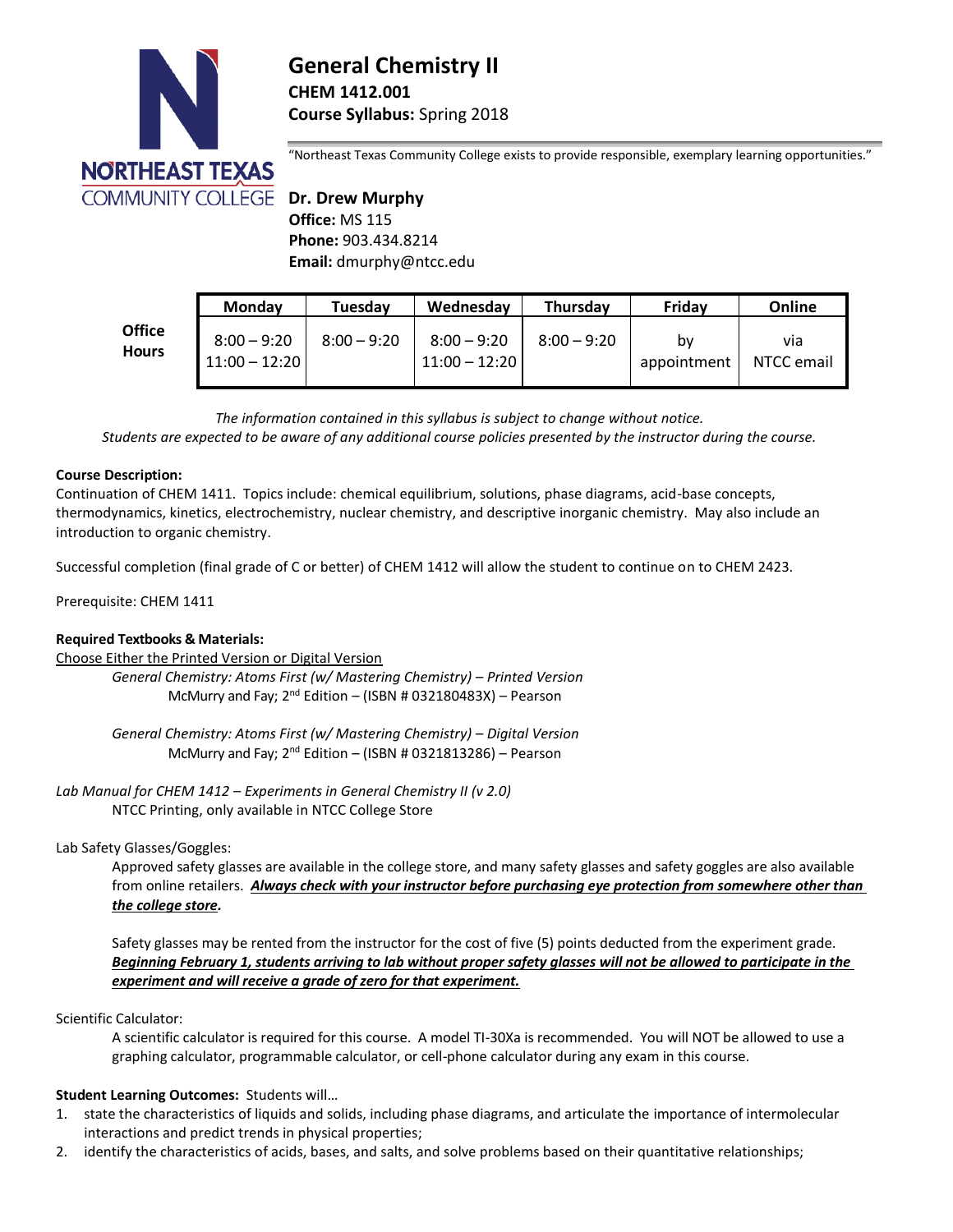- 3. identify and balance oxidation-reduction equations, solve redox titration problems, discuss the construction and operation of electrochemical cells, and determine standard and non‐standard cell potentials;
- 4. determine the rate of a reaction and its dependence on concentration, time, and temperature, and analyze and perform calculations with the thermodynamic functions: enthalpy, entropy, and free energy;
- 5. apply the principles of equilibrium to aqueous systems using LeChâtelier's Principle to predict the effects of concentration, pressure, and temperature changes on equilibrium mixtures;
- 6. describe basic principles of descriptive inorganic chemistry and of nuclear decay processes;
- 7. working in groups, demonstrate competence in the laboratory including the ability to carry out experiments in a safe and efficient manner. Laboratory reports will be used to test the ability of students to work in teams and to interpret and to express chemical concepts in writing.

#### **Lectures & Discussions:**

We will cover nearly all of the material in Chapters 10-17, 20, 22 and parts of Chapters 1, 7, and 8 in the text.

- Week 1 Intermolecular Forces & Liquids
- Week 2 Phase Diagrams & Solutions
- Week 3 Colligative Properties
- Week 4 Reaction Rates
- Week 5 Reaction Mechanisms & Nuclear Chemistry
- Week 6 **General Equilibrium**
- Week 7 Le Châtelier's Principle & Acids and Bases
- Week 8 Acid/Base Equilibria & Buffers
- Week 9 Spring Break
- Week 10 Titrations
- Week 11 Solubility and Precipitation Equilibria
- Week 12 Thermodynamics
- Week 13 Oxidation/Reduction Reactions
- Week 14 Electrochemistry
- Week 15 Coordination Compounds
- Week 16 Course Review

More detail can be found by examining the Table of Contents in the text and the "Topical Course Outline" posted on Blackboard. You should bring a reliable scientific calculator to class every day. Programmable calculators, graphing calculators, and cell phone calculators are not allowed on exams. Sharing calculators will not be permitted.

# **Evaluation/Grading Policy:**

|                            |      | <b>Grading Scale</b> |
|----------------------------|------|----------------------|
| Regular Exams              | 40%  | $A = 100 - 90\%$     |
| Laboratory                 | 30%  | $B = 89 - 80%$       |
| Final Exam                 | 16%  | $C = 79 - 70\%$      |
| <b>Mastering Chemistry</b> | 7%   | $D = 69 - 60%$       |
| Attendance & Assignments*  | 7%   | $F = 59%$            |
| Total                      | 100% |                      |

\* Assignments include anything assigned by me including, but not limited to quizzes, homework, and problem sets.

Final course grades are rounded to the nearest whole number percent, and letter grades assigned using the above scale.

Grades will be posted to Blackboard throughout the course. Blackboard provides an approximate course grade, which is typically within 2-4% of the actual course grade. The instructor's gradebook is the last word in grades and is what decides the final grades for the course. At any time during the term, students can request to view their grades in the instructor's gradebook or can request a pdf copy of their grades.

*Questions about what score on the Final Exam is required to earn a particular grade in the course will not be answered. Please do not ask.*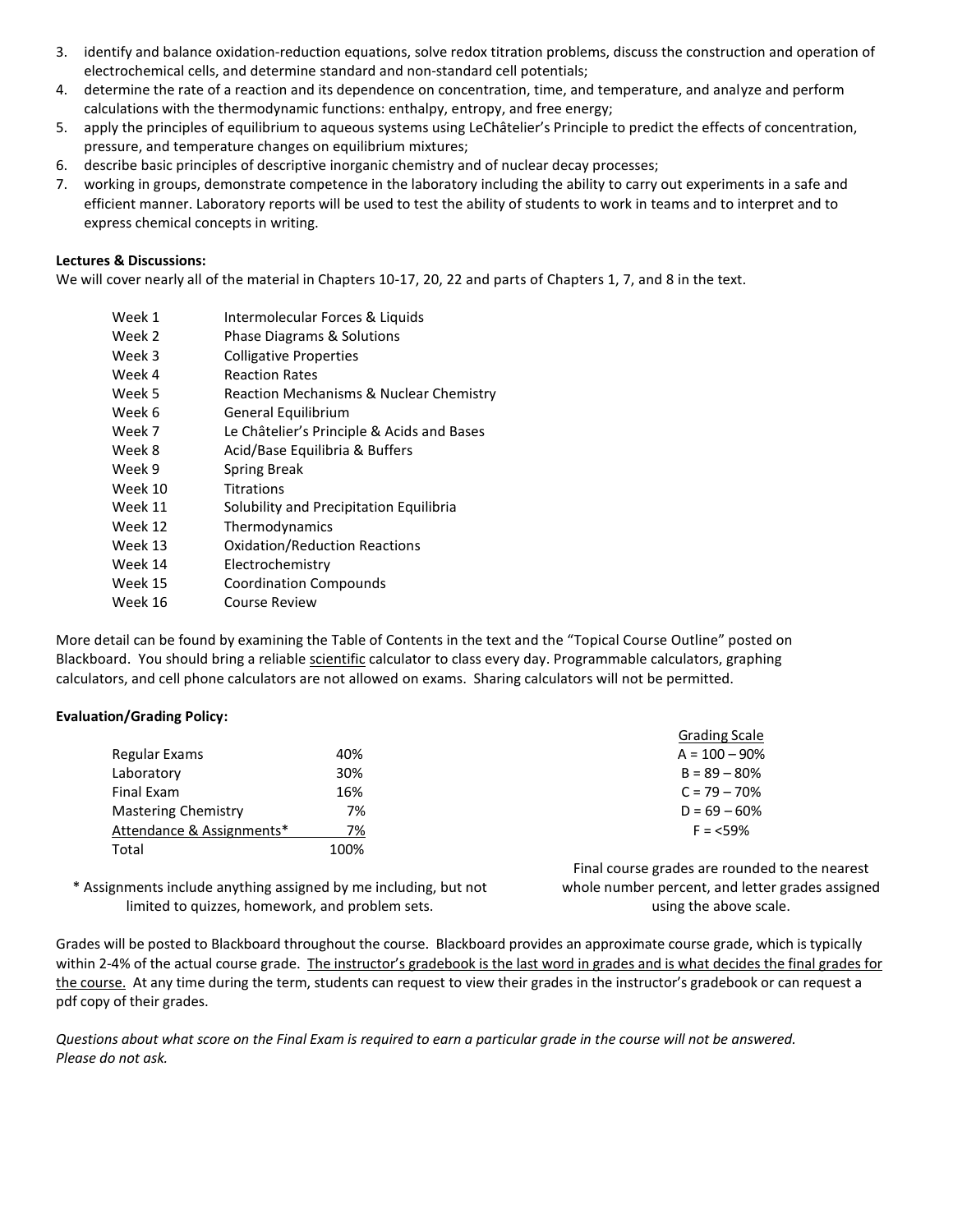## **Exams:**

Five regular exams will be given during the term on the following dates:

Exam 1 – Wednesday, January 31 Exam 2 – Monday, February 19 Exam 3 – Tuesday, March 6 to Thursday, March 8 \*\* Exam 4 – Monday, April 9 to Thursday, April 12 \*\* Exam 5 – Monday, April 30

Exam dates are subject to change, if circumstances dictate it. Ample notice will be given verbally during class, in such instances. Under some rare circumstances students may take exams in advance; this will be decided on a case-by-case basis in advance of the exam date. *There will be no make-up exams for missed exams without authorization before the exam date.*

\*\* Exams 3 & 4 will be administered in the NTCC Testing Center. More details will be provided during class.

There will be a **comprehensive Final Exam** held according to the announced final exam schedule. The final exam will be administered in MS 106 and will be limited to the scheduled day and time:

Wednesday, May 9: 930 – 1120am

*You will need a reliable scientific calculator for all exams.* Programmable calculators, graphing calculators, and cell-phone calculators are not allowed. Sharing calculators will not be permitted.

#### **Quizzes and Assignments:**

A quiz will be given during nearly all lectures. Students who are absent from class will earn a zero on the quiz, and makeup quizzes will not be given. Assignments throughout this course include anything assigned by the instructor and collected for a grade, excluding exams and laboratory work. This includes, but is not limited to, problems from the text, Mastering Chemistry online homework, and handouts from class. *Students should expect to be working on assignments outside of class on their own time throughout the entire duration of this course.*

This course will be using the Mastering Chemistry online homework system. Details about registering in Mastering Chemistry will be discussed on the first day of class. Assignments and due dates will be listed in the Mastering Chemistry system. Access to a computer with the internet is required for this course.

#### **Laboratory Experiments:**

There will be approximately 12 experiments performed during the laboratory periods over the course of the term. Any experiments not completed and turned in will receive a grade of zero. A total of 9 experiments must be completed and receive a non-zero grade in order to pass this course. A schedule of experiments will be provided as a separate handout. In addition, a Lab Practical is required as part of the laboratory portion of the course.

#### **Laboratory Conduct and Attire:**

Students are expected to adhere to the guidelines set forth in the "Commitment to Laboratory Safety Pledge" and in the safety video. In addition, students must wear long pants covering their ankles, closed shoes (no exposed skin or sock), shirts that cover their shoulders, and approved safety glasses/goggles at all times in the lab. Long hair should be pulled back. Failure to follow laboratory safety protocols could result in injury to yourself or others and will result in reduction of your laboratory grade. Students not dressed appropriately for lab will be asked to leave and will earn a grade of zero on that experiment.

# **Laboratory Evaluation/Grading Policy:**

*The laboratory portion of the course counts towards 30% of your overall course grade.*

|                              | Regular Experiments will be graded as follows: |                                |            |  |
|------------------------------|------------------------------------------------|--------------------------------|------------|--|
| Regular Experiments          | 80%                                            | Prelaboratory Assignment       | 25 points  |  |
| Lab Practical                | 10%                                            | <b>Results &amp; Questions</b> | 75 points  |  |
| Behavior, Safety, & Teamwork | 10%                                            | Total                          | 100 points |  |
| Total                        | 100%                                           |                                |            |  |

Prelaboratory Assignments accompany each experiment and must be completed prior to the laboratory period. Prelaboratory Assignments are due at the beginning of the laboratory period. Students not turning in a complete Prelaboratory Assignment will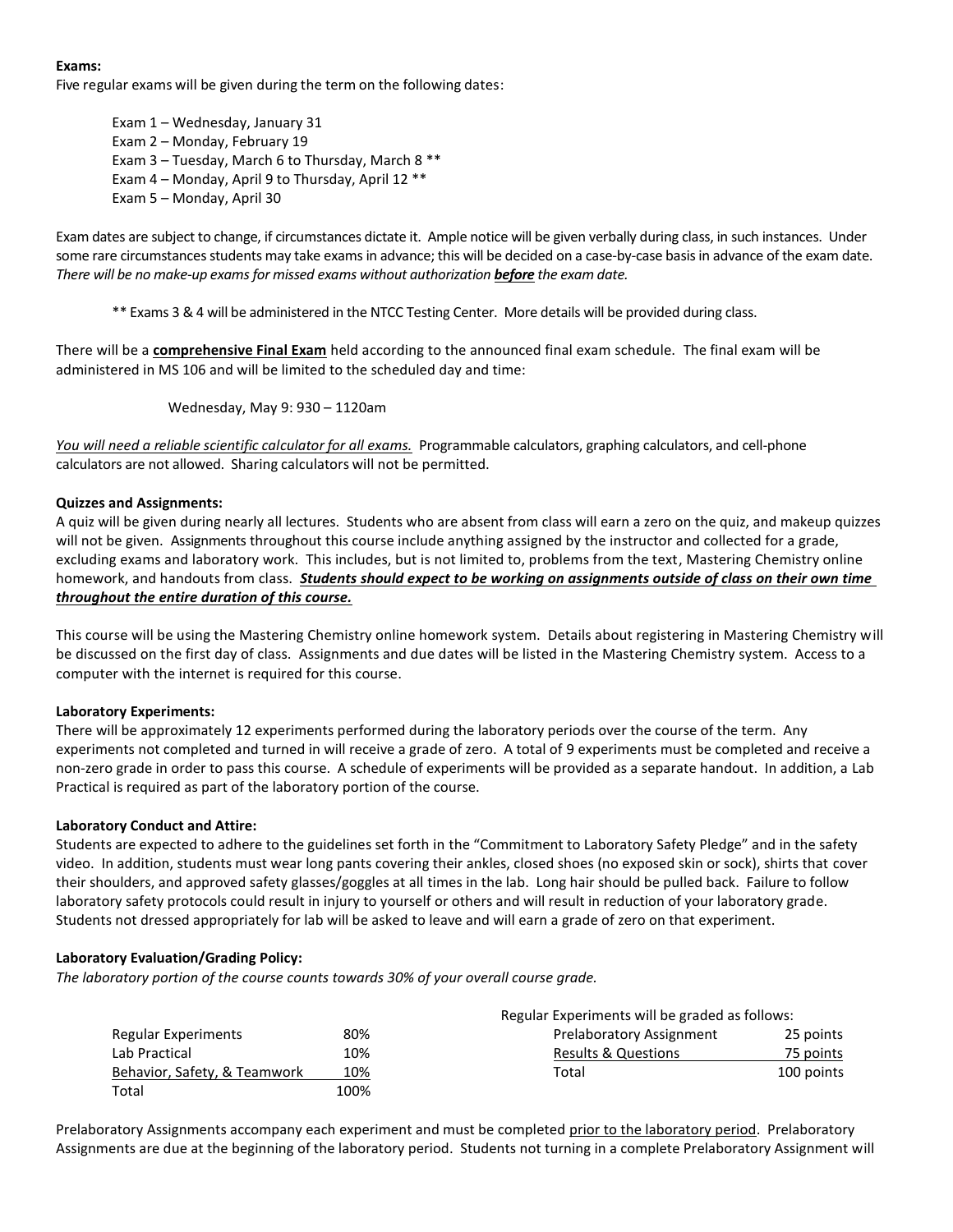not be allowed to participate in that experiment and will receive a grade of zero on that experiment. Unless otherwise stated, Regular Experiment reports are due at the end of the laboratory period. The Regular Experiment with the lowest score will be dropped during final grade calculations.

Questions in the lab reports that require written answers must be answered in complete, thoughtful sentences. Failure to do so will result in loss of points. Calculations in the lab report must show all of the steps necessary to generate the answers provided, including proper use of units and significant figures. Failure to do so will result in loss of points. Lab reports that are sloppy and/or illegible will not be graded; although, some points may be earned for completing the experiment.

Copying answers on any work will not be tolerated. Prelaboratory Assignments and Lab Reports that appear to have answers copied from other students or internet sources or that appear to have cheated in any way will have substantial point reductions and may receive a grade of zero on that experiment.

## **Lab Practical Exam:**

A lab practical exam is required and is worth 10% of the laboratory grade. This will involve a titration experiment. More details will be given during the laboratory sessions.

## **Student Responsibilities/Expectations:**

Purchase of a simple, scientific calculator is required.

## *You must bring a calculator with you to every laboratory period.*

You are expected to attend all laboratory periods. There is no make-up experiment, and failing to attend lab will earn you zero points for that experiment. "I have to work" is not an acceptable excuse for missing a laboratory period.

You are expected to attend all classes. Chemistry is too hard to learn on your own. Some lecture material not found in the text may be presented during the semester and will show up on exams.

Use of cell phones is prohibited during class and lab time. Students using phones during class will lose his/her attendance points for the day and will have his/her phone confiscated or be asked to leave class. Students using phones for unapproved purposes during lab will be asked to leave lab and will earn a grade of zero on material for that lab period.

This course covers a lot of material and moves rapidly, so do not fall behind.

For each hour that you spend in class, plan to spend a minimum of three hours out of class studying, reading the book, working on homework problems, etc.

The only way to learn chemistry is through practice. You must be willing to spend time working problems from the textbook to be successful. If you are having problems with a particular topic, it may even be necessary to work problems from the textbook that are not assigned.

At the first sign of trouble you should seek help immediately. I am happy to help you with any of your chemistry coursework. However, if you wait too long to seek help, there is a point where there is nothing I can do to help you.

Work with a classmate on the homework, but do not just copy answers that you do not understand. Your classmate will not be able to help you on the exam.

Do not fall behind in the class. If you do not understand Chapter 1, you will probably not understand Chapter 2 either, because the material for this course is cumulative.

Do not wait until the night before a test to study. Almost everything we cover will come up again later in the class. If you learn the material only long enough to take an exam, you will not recognize it when we encounter it again. This will cause you to struggle through the entire course.

Questions and/or observations are encouraged during the class period. Courteous and attentive behavior is always expected. Students who consistently misbehave can expect to have their grade lowered.